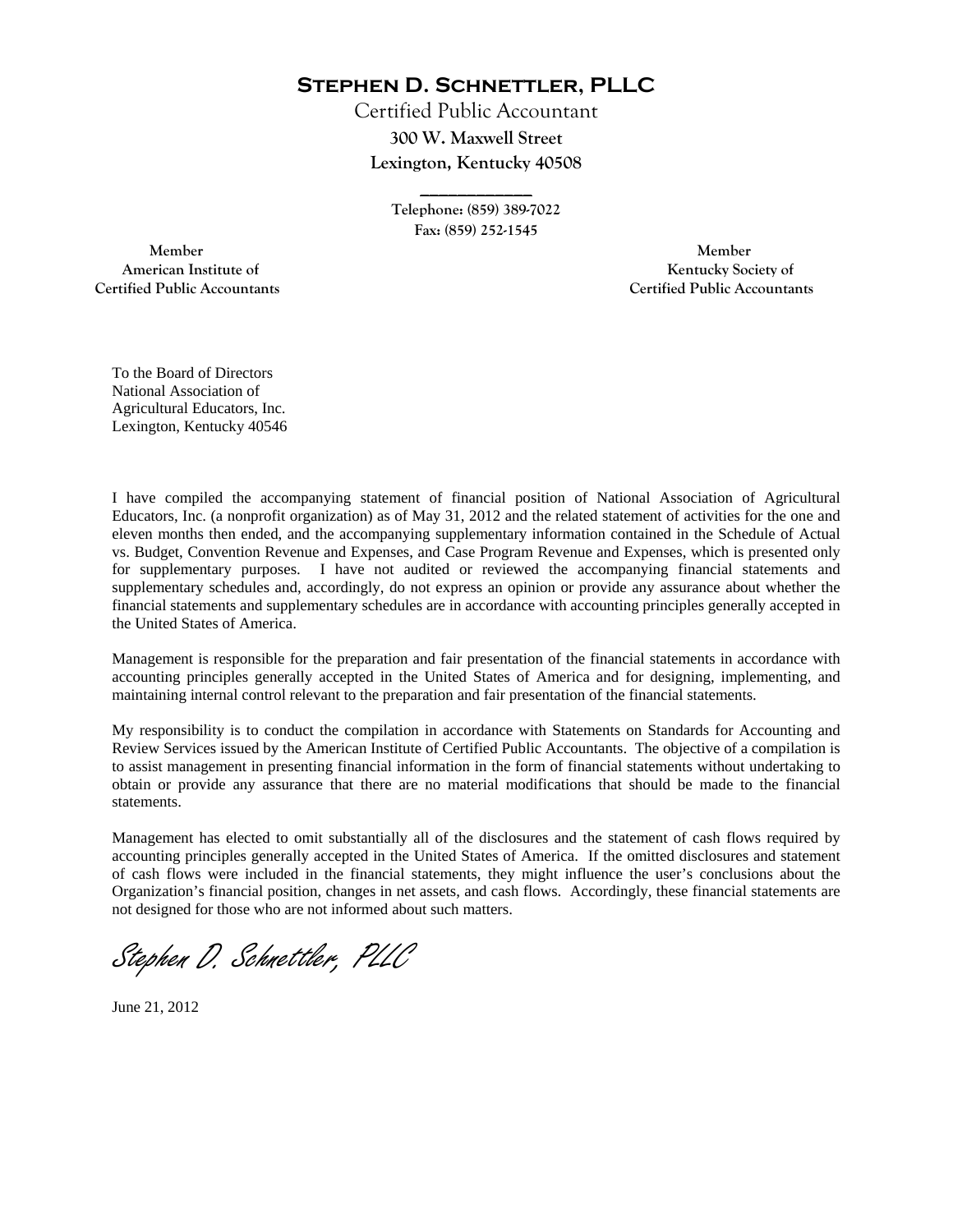# NATIONAL ASSOCIATION OF AGRICULTURAL EDUCATORS, INC. **Statement of Financial Position** May 31, 2012

| <b>ASSETS</b>                         |               |
|---------------------------------------|---------------|
| Cash on deposit                       | \$<br>20,008  |
| Investments - operating fund          | 406,634       |
| Investments - life membership fund    | 149,372       |
| Investments - reserve fund            | 82,649        |
| Accounts receivable                   | 255,361       |
| Prepaid expenses                      | 7,113         |
| Property and equipment - CASE         | 1,017         |
| Property and equipment                | 14,765        |
| <b>TOTAL ASSETS</b>                   | \$<br>936,919 |
| <b>LIABILITIES AND NET ASSETS</b>     |               |
| <b>LIABILITIES</b>                    |               |
| Accounts payable                      | \$<br>83,623  |
| Accrued leave payable                 | 25,077        |
| Other current liabilities             | 5,465         |
| <b>TOTAL LIABILITIES</b>              | 114,165       |
| <b>NET ASSETS</b>                     |               |
| Unrestricted net assets:              |               |
| Current operation                     | 551,690       |
| Board designated for special purposes | 129,248       |
| Temporarily restricted net assets     | 752           |
| <b>CASE Project</b>                   | 141,064       |
| <b>TOTAL NET ASSETS</b>               | 822,754       |
| TOTAL LIABILITIES AND NET ASSETS      | \$<br>936,919 |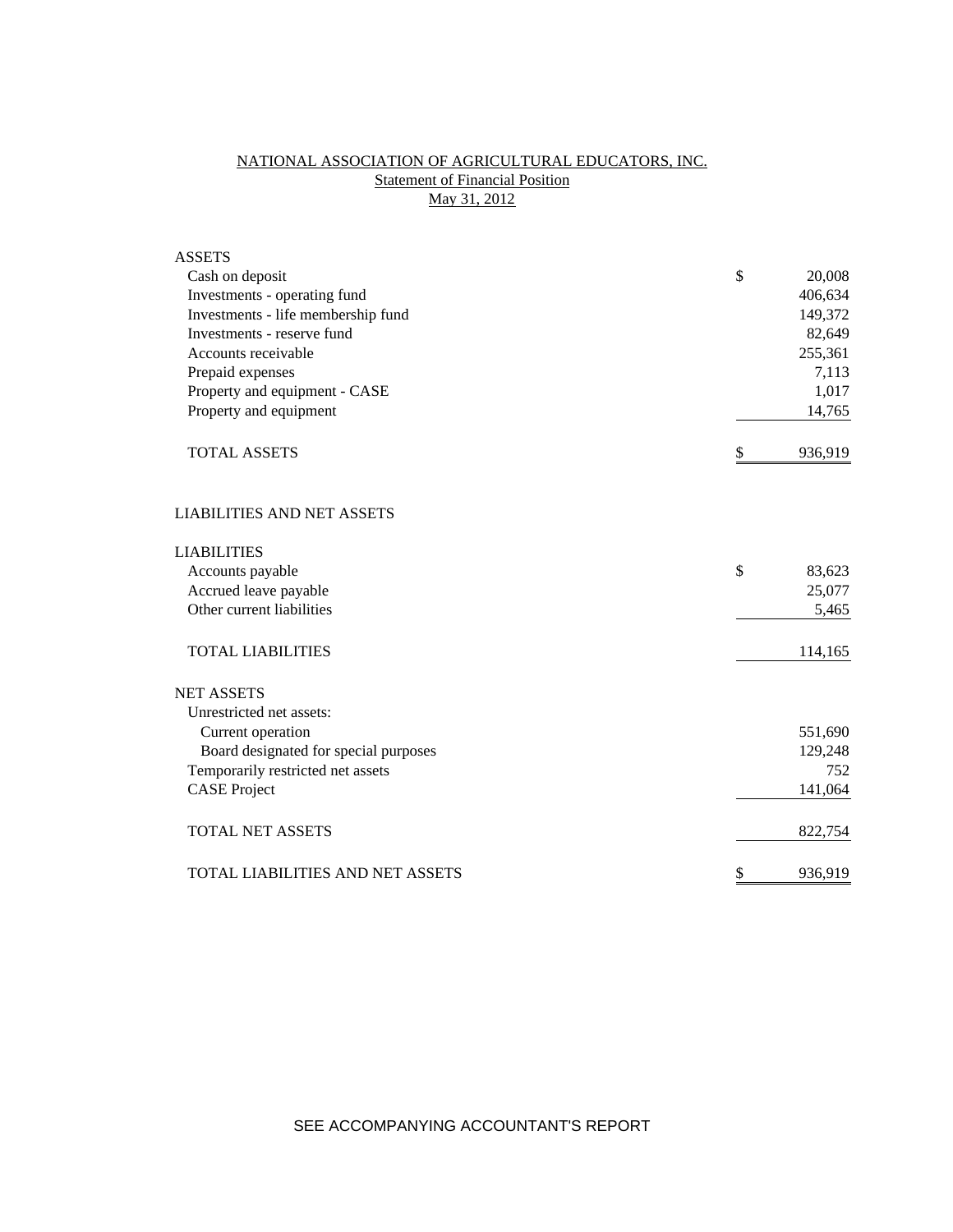# NATIONAL ASSOCIATION OF AGRICULTURAL EDUCATORS, INC. Statement of Activities For the Eleven Months Ended May 31, 2012

|                                       | Unrestricted |                |              |            |             |            |               |               |           |
|---------------------------------------|--------------|----------------|--------------|------------|-------------|------------|---------------|---------------|-----------|
|                                       |              | Current        | Board        |            | Temporarily |            | CASE          |               |           |
|                                       |              | Operations     |              | Designated |             | Restricted | Project       |               | Total     |
| Revenue, Gains and Losses             |              |                |              |            |             |            |               |               |           |
| Membership dues                       | \$           | 385,735        | \$           | 5,400      | \$          |            | \$            | \$            | 391,135   |
| Convention registration               |              | 82,293         |              |            |             |            |               |               | 82,293    |
| Sponsorship and awards                |              | 9,950          |              |            |             |            |               |               | 9,950     |
| Merchandise sales                     |              | 5,122          |              |            |             |            |               |               | 5,122     |
| Contributions                         |              |                |              |            |             | 704        |               |               | 704       |
| Management fees                       |              | 72,500         |              |            |             |            |               |               | 72,500    |
| Net realized and unrealized           |              |                |              |            |             |            |               |               |           |
| gains (losses) on securities          |              | (57, 533)      |              |            |             |            |               |               | (57, 533) |
| Interest and dividends                |              | 16,160         |              |            |             |            |               |               | 16,160    |
| FFA Foundation projects               |              | 176,713        |              |            |             |            |               |               | 176,713   |
| CASE Program income                   |              |                |              |            |             |            | 637,421       |               | 637,421   |
| Other income                          |              | 183,031        |              |            |             |            |               |               | 183,031   |
| Total Revenue, Gaines and Losses      |              | 873,971        |              | 5,400      |             | 704        | 637,421       |               | 1,517,496 |
| Net Assets Released from Restrictions |              |                |              |            |             |            |               |               |           |
| Total Revenue, Gains and Losses       |              |                |              |            |             |            |               |               |           |
| and Reclassifications                 |              | 873,971        |              | 5,400      |             | 704        | 637,421       |               | 1,517,496 |
| Expenses                              |              |                |              |            |             |            |               |               |           |
| General expenses                      |              | 659,906        |              |            |             |            |               |               | 659,906   |
| FFA Foundation projects               |              | 106,498        |              |            |             |            |               |               | 106,498   |
| <b>CASE</b> Program expenses          |              | $\overline{a}$ |              |            |             |            | 648,111       |               | 648,111   |
| Convention expenses                   |              | 128,517        |              |            |             |            |               |               | 128,517   |
| Total expenses                        |              | 894,921        |              |            |             |            | 648,111       |               | 1,543,032 |
| INCREASE (DECREASE) IN NET ASSETS     |              | (20,950)       |              | 5,400      |             | 704        | (10,690)      |               | (25, 536) |
| NET ASSETS AT BEGINNING OF PERIOD     |              | 572,640        |              | 123,848    |             | 48         | 151,754       |               | 848,290   |
| NET ASSETS AT END OF PERIOD           | \$           | 551,690        | $\mathbb{S}$ | 129,248    | \$          | 752        | \$<br>141,064 | <sup>\$</sup> | 822,754   |

SEE ACCOMPANYING ACCOUNTANT'S REPORT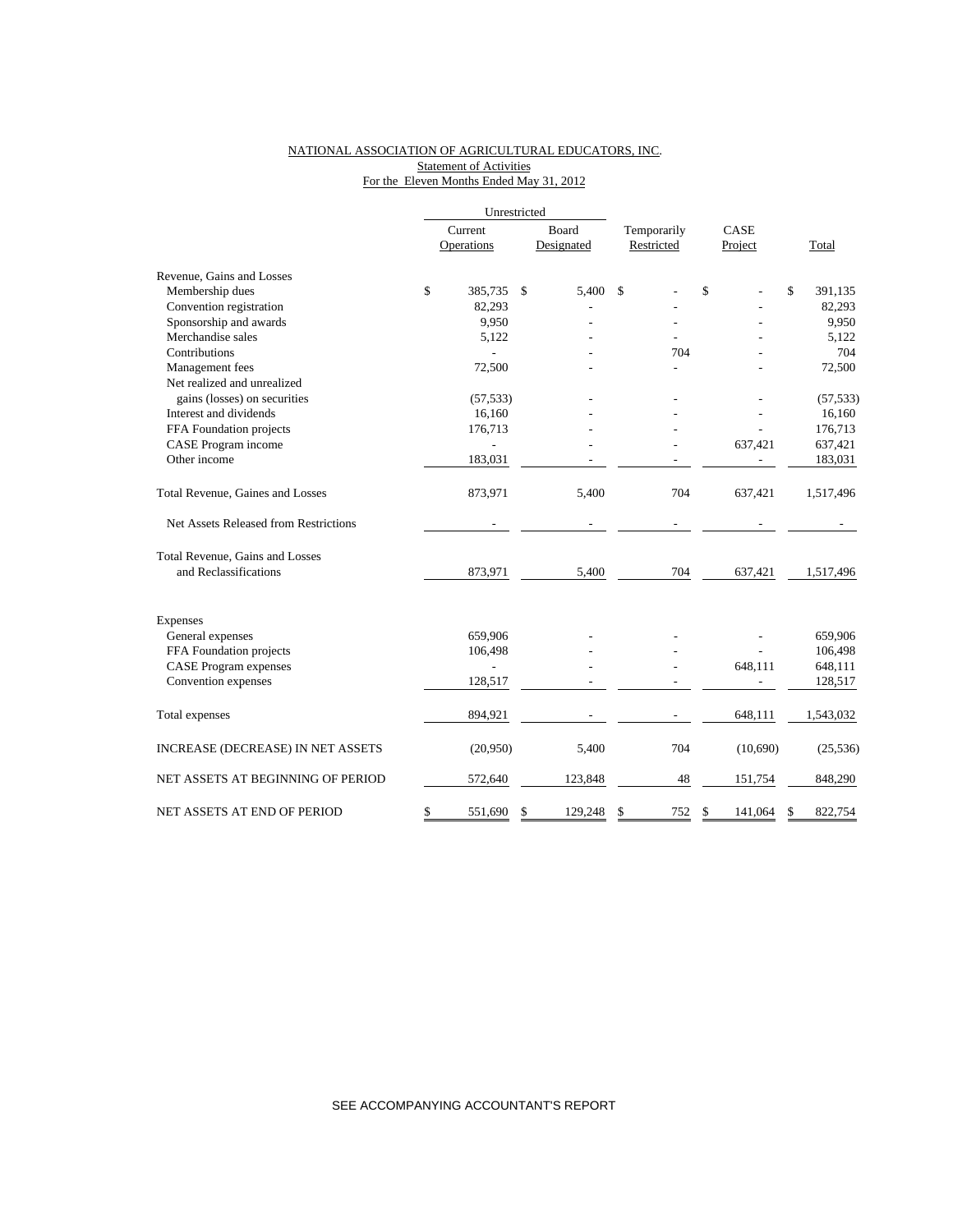## NATIONAL ASSOCIATION OF AGRICULTURAL EDUCATORS, INC. Schedule of Actual vs. Budget

For the One and Eleven Months Ended May 31, 2012

|                                                             | <b>MONTH</b><br><b>ACTUAL</b> | <b>MONTH</b><br><b>BUDGET</b>    | <b>MONTH</b><br><b>\$VARIANCE</b> | YEAR TO DATE<br><b>ACTUAL</b> | <b>YEAR</b><br><b>BUDGET</b> | <b>YEAR</b><br><b>\$VARIANCE</b> |
|-------------------------------------------------------------|-------------------------------|----------------------------------|-----------------------------------|-------------------------------|------------------------------|----------------------------------|
| <b>REVENUE</b>                                              |                               |                                  |                                   |                               |                              |                                  |
| Member dues                                                 | \$<br>19.030                  | \$<br>32,164                     | \$<br>$(13, 134)$ \$              | 369,465 \$                    | 385,970                      | \$<br>(16, 505)                  |
| Corporate membership dues<br><b>NSTA Dues</b>               | 1,500<br>Ĭ.                   | 2,563<br>ä,                      | (1,063)<br>L,                     | 21,670                        | 30,750                       | (9,080)<br>÷.                    |
| Delmar scholarships                                         |                               | 625                              | (625)                             | $\sim$                        | 7,500                        | (7,500)                          |
| Foundation management fees                                  |                               | 4,583                            | (4,583)                           | 72,500                        | 55,000                       | 17,500                           |
| MBNA affinity credit card program                           | ÷,                            | $\overline{a}$                   | $\overline{a}$                    | ٠                             |                              | $\overline{\phantom{a}}$         |
| Toyota vehicle lease management fee                         |                               |                                  |                                   |                               |                              |                                  |
| Interest and dividends                                      | $\mathbf{1}$                  | 500                              | (499)                             | 11,883                        | 6,000                        | 5,883                            |
| Net realized and unrealized                                 |                               |                                  |                                   |                               |                              |                                  |
| gains (losses) on securities                                | (42, 948)                     | 2,583                            | (45, 531)                         | (57, 533)                     | 31,000                       | (88, 533)                        |
| Merchandise sales                                           | 1,083                         | 708                              | 375                               | 5,122                         | 8,500                        | (3,378)                          |
| Investment income, Life Fund                                | 100                           | 250                              | (150)                             | 4,277                         | 3,000                        | 1,277                            |
| Contributions, Legislative Fund                             | ÷,                            | $\overline{\phantom{a}}$         | $\overline{\phantom{a}}$          | 704                           | L,                           | 704                              |
| Miscellaneous income                                        |                               | 250                              | (250)                             | 7,877                         | 3,000                        | 4,877                            |
| National Teach Ag Campaign                                  | 2,227                         | $\overline{a}$                   | 2,227                             | 56,592                        | L,                           | 56,592                           |
| Teacher crisis fund                                         | 100                           |                                  | 100                               | 6,208                         | $\overline{\phantom{0}}$     | 6,208                            |
| Risk management education                                   | Ĭ.                            | $\overline{a}$                   | ÷,                                | $\overline{\phantom{a}}$      |                              | ÷.                               |
| AEM business manager stipend                                | ä,                            | 333                              | (333)                             | $\overline{\phantom{a}}$      | 4,000                        | (4,000)                          |
| GMAC SmartEdge program                                      |                               | ä,                               | ÷,                                |                               | ÷.                           |                                  |
| Webinar revenue                                             |                               | 1,367                            | (1, 367)                          | 86.143                        | 16,400                       | (16, 400)                        |
| DuPont Agrisciense<br><b>NPS</b>                            | 18,957                        | ٠                                | 18,957                            | 820                           | ä,                           | 86,143                           |
| Hurricane relief                                            |                               | ٠                                | ÷<br>ä,                           | 500                           | ÷,                           | 820<br>500                       |
|                                                             |                               | $\overline{a}$<br>$\overline{a}$ |                                   | 5,000                         | L<br>$\overline{a}$          | 5,000                            |
| Council MMM management fee                                  |                               |                                  |                                   |                               |                              |                                  |
| FFA Foundation project - TTTK                               | 228                           | 4,625<br>997                     | (4,625)                           | 40,665<br>12,236              | 55,500                       | (14, 835)<br>271                 |
| FFA Foundation project - OPAP                               | ÷,                            |                                  | (769)                             | 8,473                         | 11,965                       |                                  |
| FFA Foundation project - OMSP                               |                               | 946<br>997                       | (946)<br>(997)                    | 7,847                         | 11,350                       | (2,877)                          |
| FFA Foundation project - OT<br>FFA Foundation project - OYM |                               | 946                              | (946)                             | 11,155                        | 11,965<br>11,350             | (4,118)<br>(195)                 |
| FFA Foundation project - Greenhouse                         |                               | ٠                                |                                   | $\sim$                        | ٠                            | ٠                                |
| FFA Foundation project - LAA                                |                               | $\overline{a}$                   | ÷,                                | 4,920                         | 4,170                        | 750                              |
| FFA Foundation teacher workshop                             |                               |                                  |                                   | 9,970                         | L,                           | 9,970                            |
| FFA Foundation internet café                                |                               |                                  |                                   | 2,639                         | L,                           | 2,639                            |
| FFA Foundation Pfizer classroom                             |                               |                                  | ä,                                | 8,453                         | ä,                           | 8,453                            |
| FFA Foundation Regional Grants Revenue                      |                               |                                  |                                   | ÷.                            | ÷,                           | $\mathcal{L}_{\mathcal{A}}$      |
| FFA Foundation Agriscience Teacher                          |                               |                                  |                                   | 13,700                        | L,                           | 13,700                           |
| FFA Foundation project - NAAE Convention                    |                               |                                  |                                   | 56,655                        | ÷,                           | 56,655                           |
| CASE program net income                                     | 120,244                       | ÷.                               | 120,244                           | (10,690)                      | 10,000                       | (20, 690)                        |
| Convention net income                                       | (228)                         | 6,880                            | (7,108)                           | (16, 383)                     | 75,560                       | (91, 943)                        |
| TOTAL REVENUE                                               | 120,294                       | 61,317                           | 58,977                            | 740,868                       | 742,980                      | (2,112)                          |
| <b>EXPENSES</b>                                             |                               |                                  |                                   |                               |                              |                                  |
| Salaries                                                    | 23,777                        | 23,303                           | 474                               | 276,778                       | 279,630                      | (2,852)                          |
| Taxes and benefits                                          | 6,548                         | 5,773                            | 775                               | 66,289                        | 69,271                       | (2,982)                          |
| Computer service                                            | 797                           | 542                              | 255                               | 7,072                         | 6,500                        | 572                              |
| Telephone                                                   | 462                           | 417                              | 45                                | 2,539                         | 5,000                        | (2,461)                          |
| Accounting                                                  | 500                           | 1,058                            | (558)                             | 12,600                        | 12,700                       | (100)                            |
| Depreciation                                                | 404                           | 583                              | (179)                             | 2,623                         | 7,000                        | (4, 377)                         |
| Rent                                                        |                               | 625                              | (625)                             | 5,000                         | 7,500                        | (2,500)                          |
| Insurance                                                   | 192                           | 500                              | (308)                             | 5,747                         | 6,000                        | (253)                            |
| Legal                                                       | ÷,                            | 83                               | (83)                              | 2,419                         | 1,000                        | 1,419                            |
| Office Supplies                                             | 346                           | 583                              | (237)                             | 5,491                         | 7,000                        | (1,509)                          |
| Bank charges and investment fees                            |                               | 8                                | (8)                               | 1,795                         | 100                          | 1,695                            |
| Printing, general                                           | 2,388                         | 417                              | 1,971                             | 4,223                         | 5,000                        | (777)                            |
| Staff training                                              |                               | 83                               | (83)                              | $\overline{\phantom{a}}$      | 1,000                        | (1,000)                          |
| Taxes and licenses                                          | $\overline{\phantom{a}}$      | 5                                | (5)                               | 55                            | 60                           | (5)                              |
| Membership and contributions                                | 500                           | 1,250                            | (750)                             | 14,567                        | 15,000                       | (433)                            |
| Travel, staff                                               | 2,340                         | 2,500                            | (160)                             | 13,559                        | 30,000                       | (16, 441)                        |
| Promotion and marketing                                     | $\overline{\phantom{0}}$      | 2,167                            | (2,167)                           | 9,701                         | 26,000                       | (16, 299)                        |
| Merchandise and diaries                                     | ÷                             | 833                              | (833)                             | 2,892                         | 10,000                       | (7,108)                          |
| Photocopying                                                | ÷,                            | 8                                | (8)                               | 89                            | 100                          | (11)                             |
| Postage, general                                            | 665                           | 500                              | 165                               | 4,694                         | 6,000                        | (1,306)                          |
| Professional liability insurance                            | ÷,                            | 3,118                            | (3, 118)                          | 37,270                        | 37,415                       | (145)                            |
| Public relations                                            | ÷                             | 42                               | (42)                              | 57                            | 500                          | (443)                            |
| Scholarships                                                | ä,                            | 938                              | (938)                             | 11,250                        | 11,250                       | $\overline{\phantom{a}}$         |
| Travel, regional secretaries                                | 1,463                         | 1,042                            | 421                               | 11,040                        | 12,500                       | (1,460)                          |
| Travel, board of directors                                  |                               | 2,917                            | (2,917)                           | 23,884                        | 35,000                       | (11, 116)                        |
| Nat'l Teach Ag Campaign                                     | 2,709                         | 4,432                            | (1,723)                           | 66,689                        | ÷.                           | 66,689                           |

(Continued)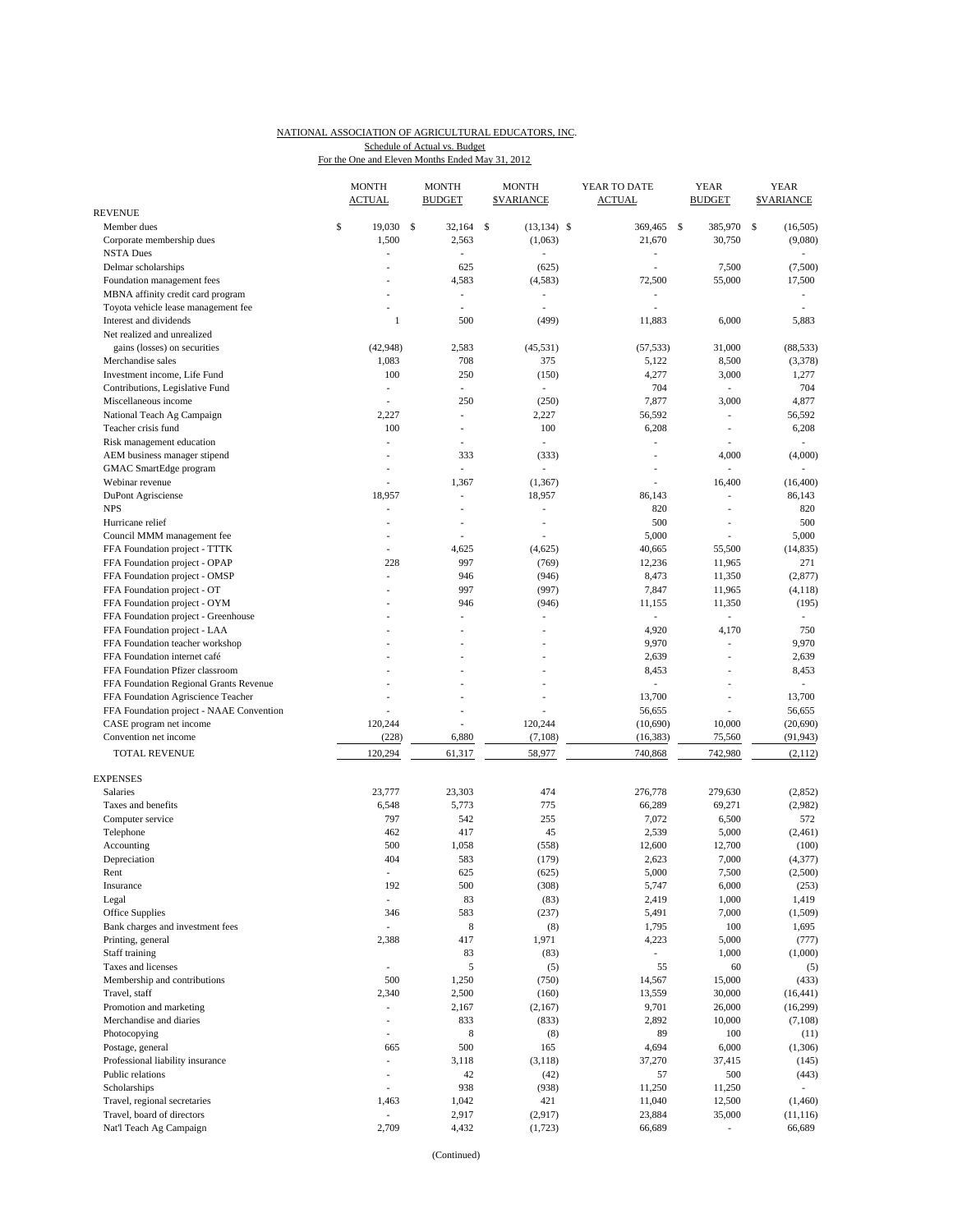# NATIONAL ASSOCIATION OF AGRICULTURAL EDUCATORS, INC. Schedule of Actual vs. Budget

For the One and Eleven Months Ended May 31, 2012

|                                     | <b>MONTH</b><br><b>ACTUAL</b> | <b>MONTH</b><br><b>BUDGET</b> | <b>MONTH</b><br><b>SVARIANCE</b> | YEAR TO DATE<br><b>ACTUAL</b> | <b>YEAR</b><br><b>BUDGET</b> | <b>YEAR</b><br><b>SVARIANCE</b> |
|-------------------------------------|-------------------------------|-------------------------------|----------------------------------|-------------------------------|------------------------------|---------------------------------|
| FFA Foundation project - TTTK       | ٠                             | 4,625                         | (4,625)                          | 37,822                        | 55,500                       | (17,678)                        |
| FFA Foundation project - OPAP       | 848                           | 997                           | (149)                            | 12,143                        | 11,965                       | 178                             |
| FFA Foundation project - OMSP       |                               | 946                           | (946)                            | 6,522                         | 11,350                       | (4,828)                         |
| FFA Foundation project - OT         | 393                           | 997                           | (604)                            | 7,259                         | 11,965                       | (4,706)                         |
| FFA Foundation project - OYM        |                               | 946                           | (946)                            | 7,155                         | 11,350                       | (4,195)                         |
| FFA Foundation project - Greenhouse |                               |                               |                                  |                               |                              |                                 |
| FFA Foundation project - LAA        |                               |                               |                                  | 768                           | 4,170                        | (3, 402)                        |
| FFA Foundation project - Smart Edge |                               |                               |                                  | 1,100                         |                              | 1,100                           |
| FFA Foundation teacher workshop     |                               |                               |                                  | 8,981                         |                              | 8,981                           |
| FFA Foundation internet café        |                               |                               |                                  | 2,639                         |                              | 2,639                           |
| FFA Pfizer Classroom                |                               |                               |                                  | 8,409                         |                              | 8,409                           |
| FFA Foundation Regional Grants      |                               |                               |                                  |                               |                              |                                 |
| FFA Foundation Agrisciense Teachers |                               |                               |                                  | 13,700                        |                              | 13,700                          |
| DuPont Agriscience                  | 4,104                         |                               | 4,104                            | 44,917                        |                              | 44,917                          |
| GMAC SmartEdge program              |                               |                               |                                  |                               |                              |                                 |
| NPS expense                         |                               | 667                           | (667)                            | 12,095                        | 8.000                        | 4,095                           |
| Webinar expense                     | 99                            | 292                           | (193)                            | 990                           | 3,500                        | (2,510)                         |
| Teacher crisis fund                 | 500                           |                               | 500                              | 2,000                         |                              | 2,000                           |
| Communities of practice expense     | 102                           | 667                           | (565)                            | 10,853                        | 8,000                        | 2,853                           |
| Substitute teacher hire behinds     |                               | 333                           | (333)                            |                               | 4,000                        | (4,000)                         |
| NSTA dues                           |                               |                               |                                  |                               |                              |                                 |
| <b>Bad</b> debts                    |                               |                               |                                  | 150                           |                              | 150                             |
| Miscellaneous                       |                               | ٠                             | ٠                                | 578                           | $\overline{\phantom{a}}$     | 578                             |
| <b>TOTAL EXPENSES</b>               | 49,137                        | 64,197                        | (15,060)                         | 766,404                       | 721,326                      | 45,078                          |
| NET INCOME (LOSS)                   | 71,157<br>\$                  | (2,880)<br>\$                 | 74,037<br>-S                     | \$<br>(25, 536)               | 21,654<br>-S                 | (47, 190)<br>S                  |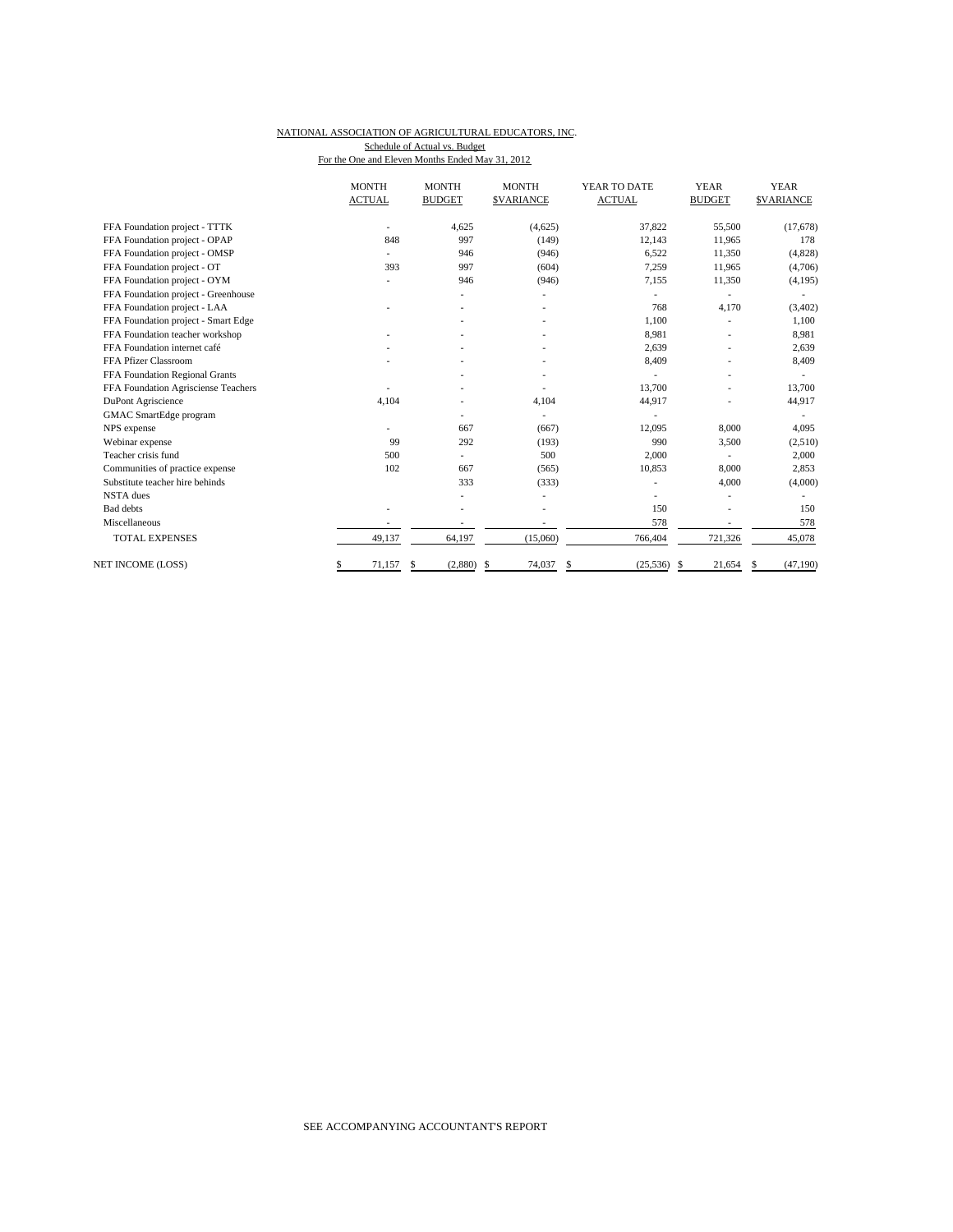## NATIONAL ASSOCIATION OF AGRICULTURAL EDUCATORS, INC. Schedule of Convention Revenue and Expenses For the One and Eleven Months Ended May 31, 2012

|                                           | <b>MONTH</b>  | <b>MONTH</b>             | <b>MONTH</b>                  | YEAR TO DATE             | <b>YEAR</b>               | <b>YEAR</b>      |
|-------------------------------------------|---------------|--------------------------|-------------------------------|--------------------------|---------------------------|------------------|
|                                           | <b>ACTUAL</b> | <b>BUDGET</b>            | <b>SVARIANCE</b>              | <b>ACTUAL</b>            | <b>BUDGET</b>             | <b>SVARIANCE</b> |
| <b>REVENUE</b>                            |               |                          |                               |                          |                           |                  |
| Convention, registration                  | \$            | \$<br>7,917              | <sup>\$</sup><br>$(7,917)$ \$ | 82,293                   | $\mathbf{s}$<br>95,000 \$ | (12,707)         |
| Convention, tickets/workshops             |               |                          |                               | 227                      |                           | 227              |
| Convention, trade show                    |               | 125                      | (125)                         | 300                      | 1,500                     | (1,200)          |
| Convention - Ideas Unlimited              |               |                          | ٠                             | 5,000                    |                           | 5,000            |
| Convention - Teacher Mentor               |               |                          |                               | 5,000                    |                           | 5,000            |
| Convention scholarship fund               |               |                          |                               | 1,389                    | 2,000                     | (611)            |
| Convention, sponsorships - FFA Foundation |               | 3,333                    | (3,333)                       | L,                       | 40,000                    | (40,000)         |
| Convention, host state social             |               | ÷,                       |                               | 7,975                    |                           | 7,975            |
| Convention, sponsorships                  |               | 4,500                    | (4,500)                       | 9,950                    | 54,000                    | (44,050)         |
| <b>TOTAL REVENUE</b>                      |               | 15,875                   | (15, 875)                     | 112,134                  | 192,500                   | (80, 366)        |
| <b>EXPENSES</b>                           |               |                          |                               |                          |                           |                  |
| Convention, plaques and trophies          |               | 167                      | (167)                         | 1,446                    | 2,000                     | (554)            |
| Convention, printing                      |               | 167                      | (167)                         |                          | 2,000                     | (2,000)          |
| Convention, miscellaneous                 |               | 83                       | (83)                          |                          | 1,000                     | (1,000)          |
| Convention, awards                        |               |                          |                               | 8,097                    | 9,000                     | (903)            |
| Convention, photography                   |               |                          |                               | 25                       |                           | 25               |
| Convention, meal functions                |               | 2,500                    | (2,500)                       | 70,230                   | 30,000                    | 40,230           |
| Convention, promotion and marketing       |               | 83                       | (83)                          | 2,782                    | 1,000                     | 1,782            |
| Convention, postage and shipping          |               | 250                      | (250)                         | 472                      | 3,000                     | (2,528)          |
| Convention, equipment rental              |               | 1,000                    | (1,000)                       | 16,800                   | 12,000                    | 4,800            |
| Convention, workshops                     |               |                          |                               |                          |                           |                  |
| Convention, host state social             | 228           |                          | 228                           | 8,202                    |                           | 8,202            |
| Convention, speakers                      |               |                          |                               | ÷,                       |                           |                  |
| Convention, trade show expense            |               |                          |                               |                          |                           |                  |
| Convention, tour expenses                 |               |                          |                               |                          |                           |                  |
| Convention, committee expense             |               | 245                      | (245)                         | 2.079                    | 2,940                     | (861)            |
| Convention, sponsorships - FFA Foundation |               | 2,667                    | (2,667)                       | ÷,                       | 32,000                    | (32,000)         |
| Convention, travel/board of directors     |               | 1,000                    | (1,000)                       | 14,165                   | 12,000                    | 2,165            |
| Convention, staff travel                  |               | 833                      | (833)                         | 4,219                    | 10,000                    | (5,781)          |
| Convention, other travel                  |               | $\overline{\phantom{a}}$ | $\overline{\phantom{a}}$      | $\overline{\phantom{a}}$ | $\overline{\phantom{a}}$  | $\sim$           |
| <b>TOTAL EXPENSES</b>                     | 228           | 8,995                    | (8,767)                       | 128,517                  | 116,940                   | 11,577           |
| NET INCOME (LOSS)                         | \$<br>(228)   | \$<br>6,880              | \$<br>(7,108)                 | \$<br>(16, 383)          | 75,560<br>- \$            | (91, 943)<br>S   |

SEE ACCOMPANYING ACCOUNTANT'S REPORT